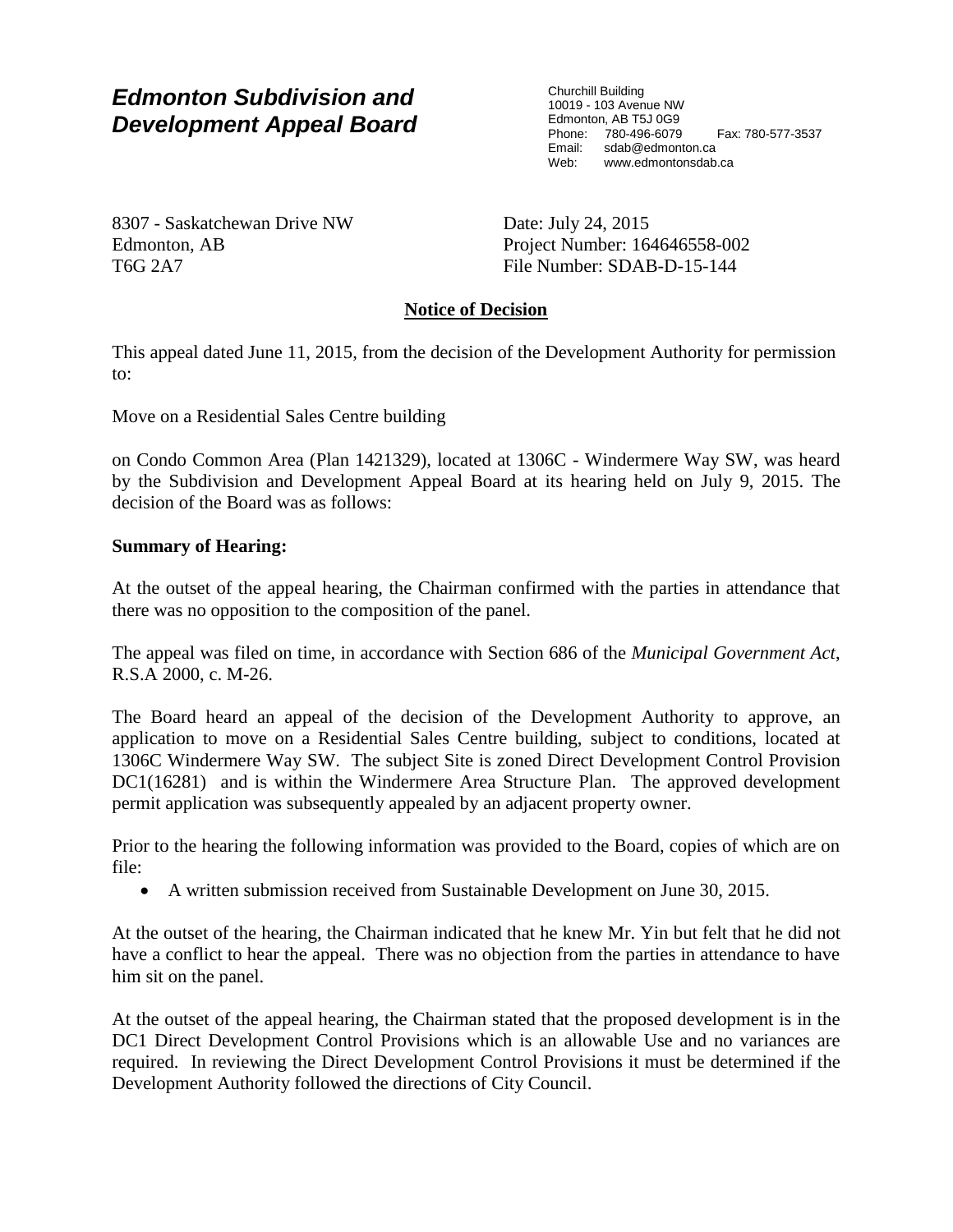The Board heard from Mr. Hanta, representing the Appellant, Windermere Waters Condominium Corporation (Plan 122-4161), who made the following points:

- 1. His main concern dates back to the actions of a previous owner and has since learned that the property has been sold.
- 2. The previous property owner used the subject Site as a storage area for construction with no fencing around it.
- 3. He provided the Board with photographs of the subject Site taken in May 2015 and stated the condition of the Site continued to take place, marked "Exhibit A".
- 4. The Residential Sales Centre was moved onto the subject Site but no building permit has been issued and he is concerned what the true purpose of the Residential Sales Centre will be.
- 5. The subject Site has an open electrical box that is unsightly and dangerous.
- 6. He provided the Board with photographs that were taken on June 30, 2015, marked "Exhibit B".
- 7. The property owners in the area are concerned with the temporary storage use for construction materials.
- 8. However, after speaking to the new property owners, they may not have the same concerns anymore and do not object to the Residential Sales Centre.

The Board then heard from Mr. Joselito, representing Sustainable Development, who made the following points:

- 1. He confirmed that no variances are required for the proposed development.
- 2. He confirmed that a Landscaping Plan has been submitted.
- 3. There is a 3.0 metres Setback on the east side of the proposed development and the other three sides are Setback 6.0 metres or greater.
- 4. A development permit was issued in 2012 for an Apartment Building and this is the first application for a Residential Sales Centre.
- 5. The proposed development is a Use listed in the DC1 Direct Development Control Provisions; therefore, he followed the directions of City Council.
- 6. He wanted to ensure that the proposed development will be used as a Residential Sale Centre and no other Use.

The Board heard from Ms. Zhang, representing the Respondent, Fyz River West Homes Ltd., who was accompanied by Mr. Yin, who together made the following points:

- 1. They read the concerns of the Windermere Waters Condominium Corporation (Plan 122- 4161) and stated they have no direct involvement with the previous property owner and the Windermere Waters Condominium Association.
- 2. They met with the Sustainable Development Department regarding the proposed development and the location of the Residential Sales Centre.
- 3. They tried to resolve any issues related to the first and second phase of the proposed development.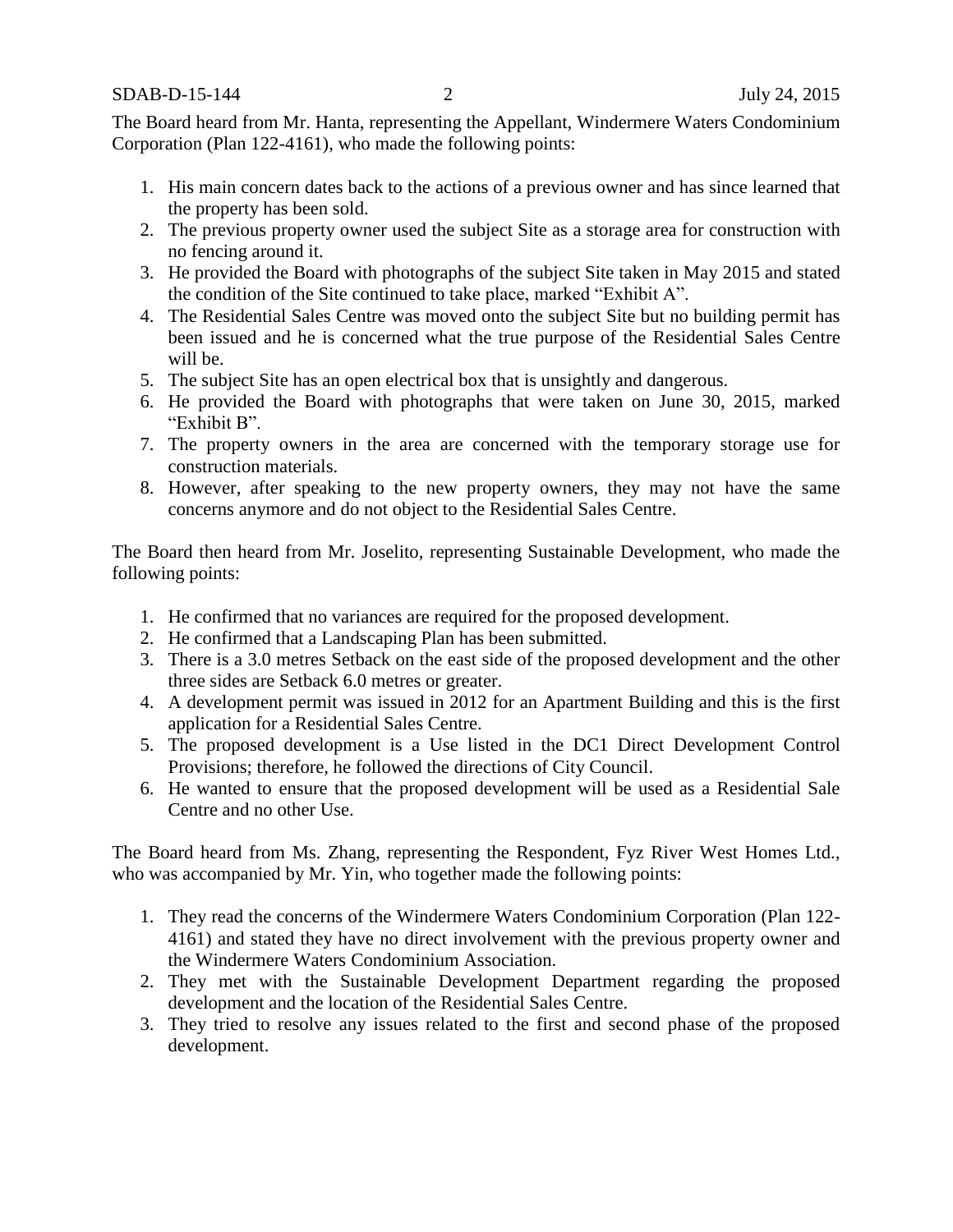- 4. The Residential Sales Centre is located away from the existing residential area which will have a minimal impact on neighbouring properties.
- 5. They considered the safety of the neighbouring properties when locating the Sales Centre.
- 6. They are marketing the project to high-end purchasers who want to downsize. The units will have an open concept floor plan.
- 7. The provided the Board with a PowerPoint presentation showing photographs of the Residential Sales Centre which was constructed off-site and moved onto the subject Site, marked "Exhibit C".

In response to questions by the Board, Mr. Zhang and Mr. Yin provided the following information:

1. Mr. Zhang clarified that the location of the Residential Sales Centre is in accordance to the photographs submitted.

In rebuttal, Mr. Hanta made the following points:

1. The front elevation of the Sales Centre is depicted correctly in the photographs submitted; however, the back of the building is not complete and he is still concerned about that.

#### **Decision:**

The appeal is DENIED and the decision of the Development Authority is CONFIRMED. The development is GRANTED as approved by the Development Authority, subject to the following CONDITIONS:

- 1. This Development Permit authorizes the development of a building for the operation of a Residential Sales Centre. This permit does not allow any other use at the location of the Centre.
- 2. This approval is valid for a period of two years and the Development Permit expires on May 26, 2017.
- 3. When an application for a Development Permit has been approved by the Development Officer, the Development Permit shall not be valid unless and until any conditions of approval, except those of a continuing nature, have been fulfilled;
- 4. PRIOR TO THE RELEASE OF DRAWINGS FOR BUILDING PERMIT REVIEW, the applicant or property owner shall pay a Notification Fee of \$100.00.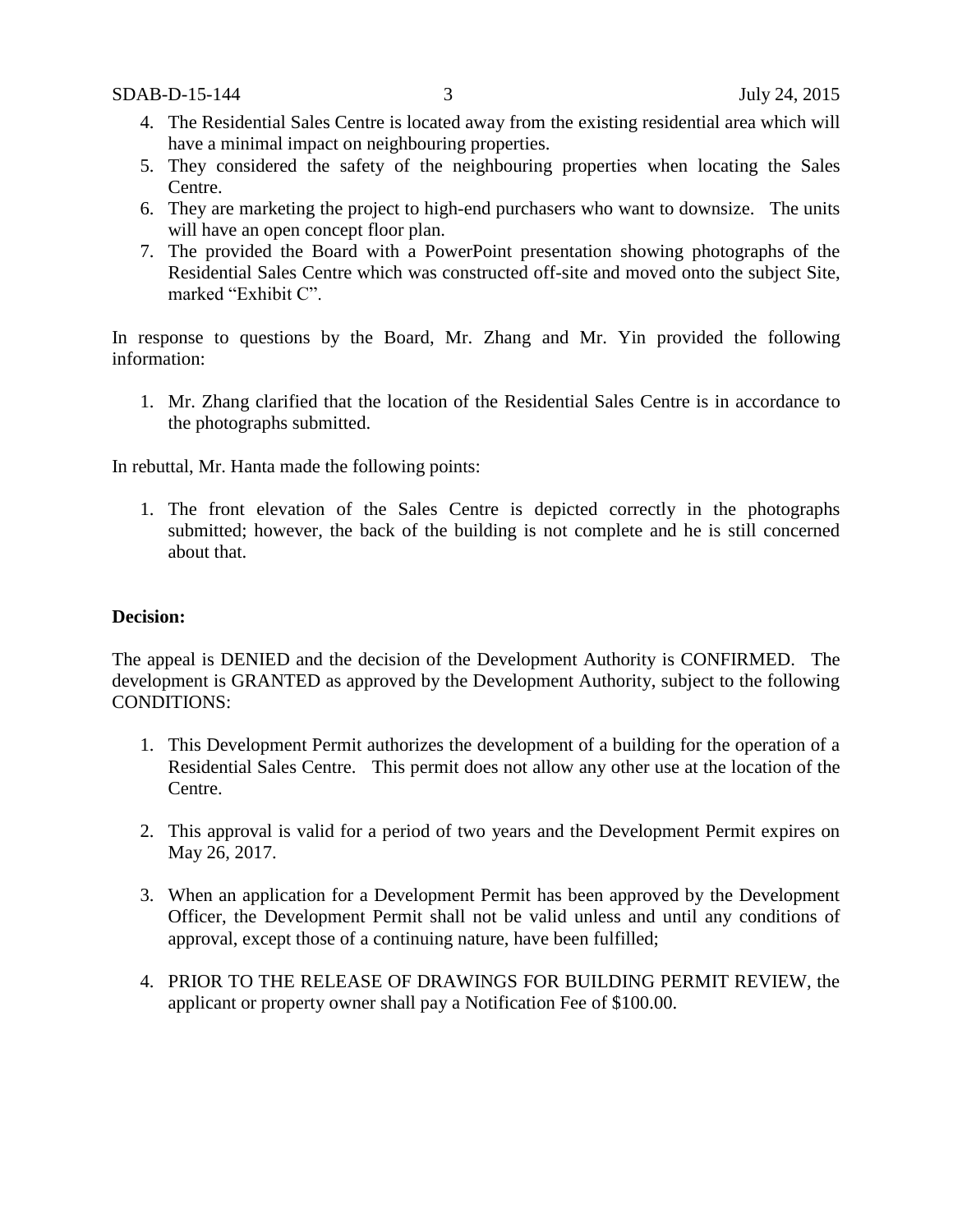- 6. This proposed building is not a Dwelling unit. The building shall not be used as a Dwelling prior to the registration of individual lots and the expiration and/or cancellation of the Development Permit for the Residential Sales Centre.
- 7. All off-premise directional signage and on-premise advertising signage, including the display of advertising copy and supergraphics on hoardings or false fronts used to enclose temporary structures, shall be in accordance with Section 59 of this Bylaw. (Edmonton Zoning Bylaw 12800)
- 8. All exterior lighting shall be developed in accordance with Section 51 and 58 of this Bylaw. (Edmonton Zoning Bylaw 12800 - Reference Section 82).

### ADVISEMENT:

Unless otherwise stated, all above references to "section numbers" refer to the authority under the Edmonton Zoning Bylaw 12800 as amended.

An approved Development Permit means that the proposed development has been reviewed only against the provisions of the Edmonton Zoning Bylaw. It does not remove obligations to conform with other legislation, bylaws or land title instruments such as the Municipal Government Act, the ERCB Directive 079, the Edmonton Safety Codes Permit Bylaw or any caveats, covenants or easements that might be attached to the Site.

A Building Permit is Required for any construction or change in use of a building. For a building permit, and prior to the Plans Examination review, you require construction drawings and the payment of fees. Please contact the 311 Call Centre for further information.

Signs require separate Development Applications.

NOTE: The City of Edmonton does not conduct independent environmental checks of land within the City. If you are concerned about the suitability of this property for any purpose, you should conduct your own tests and reviews. The City of Edmonton, in issuing this Development Permit, makes no representations and offers no warranties as to the suitability of the property for any purpose or as to the presence or absence of any environmental contaminants on the property.

#### **Reasons for Decision:**

The Board finds the following:

- 1. Residential Sales Centre is a Use listed in the DC1 Direct Development Control Provisions, Bylaw 16281.
- 2. The Development Authority indicated that in approving the development, no variances were granted to the development regulations in Bylaw 16281 or the *Edmonton Zoning Bylaw*.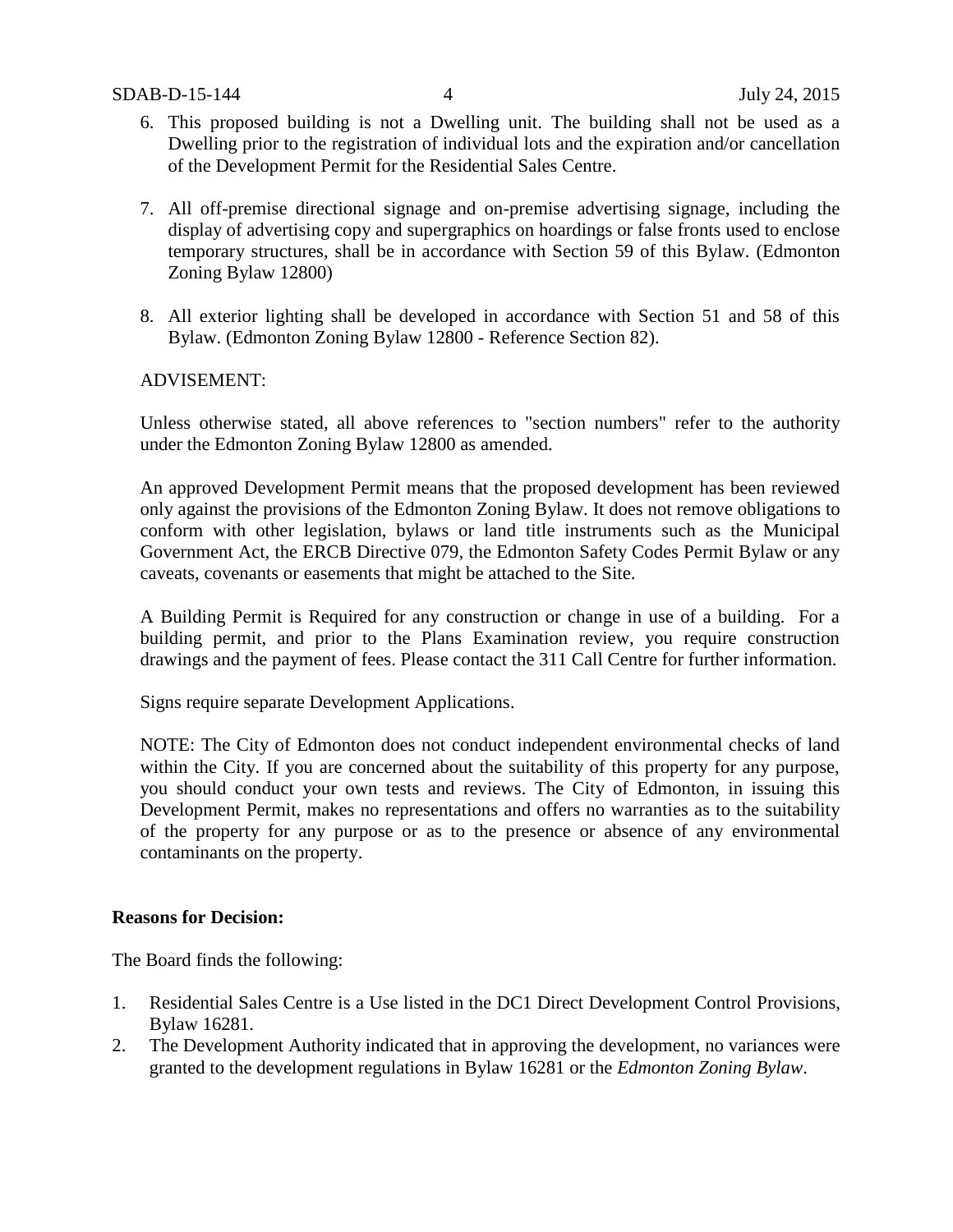- 3. Based on the evidence submitted, the east Side Setback was reduced from 6.0 metres to 3.0 metres.
- 4. Section 4(c) of Bylaw 16281 states that a minimum building Setback of 6.0 m shall be required from the east, west and south property lines. This minimum building Setback may be reduced to 3.0 m at the discretion of the Development Officer where, in their opinion, the provision of landscaping, fencing, berming, building façade treatment or other design features adequately protect the amenities of nearby residential areas.
- 5. The Development Authority stated that the Site Plan requires a Landscaping Plan and upon review, the Board accepts the proposed Landscaping Plan approved by the Development Authority.
- 6. Accordingly, the Development Authority followed the directions of City Council when approving the proposed development with a Setback of 3.0 metres and the proposed Landscaping will protect the amenities of nearby residential area.
- 7. No evidence was submitted by the Appellant or the Respondent regarding variances to the regulations of the Edmonton Zoning Bylaw.
- 8. According, the Board finds that the Development Authority followed the directions of City Council as outlined in Bylaw 16281 and pursuant to Section 641 of the *Municipal Government Act*, the appeal is denied.

#### **Important Information for Applicant/Appellant**

- 1. This is not a Building Permit. A Building Permit must be obtained separately from the Sustainable Development Department, located on the  $5<sup>th</sup>$  Floor, 10250 – 101 Street, Edmonton.
- 2. Obtaining a Development Permit does not relieve you from complying with:
	- a) the requirements of the *Edmonton Zoning Bylaw*, insofar as those requirements have not been relaxed or varied by a decision of the Subdivision and Development Appeal Board,
	- b) the requirements of the *Alberta Safety Codes Act*,
	- c) the *Alberta Regulation 204/207 – Safety Codes Act – Permit Regulation*,
	- d) the requirements of any other appropriate federal, provincial or municipal legislation,
	- e) the conditions of any caveat, covenant, easement or other instrument affecting a building or land.
- 3. When an application for a Development Permit has been approved by the Subdivision and Development Appeal Board, it shall not be valid unless and until any conditions of approval, save those of a continuing nature, have been fulfilled.
- 4. A Development Permit will expire in accordance to the provisions of Section 22 of the *Edmonton Zoning Bylaw, Bylaw 12800*, as amended.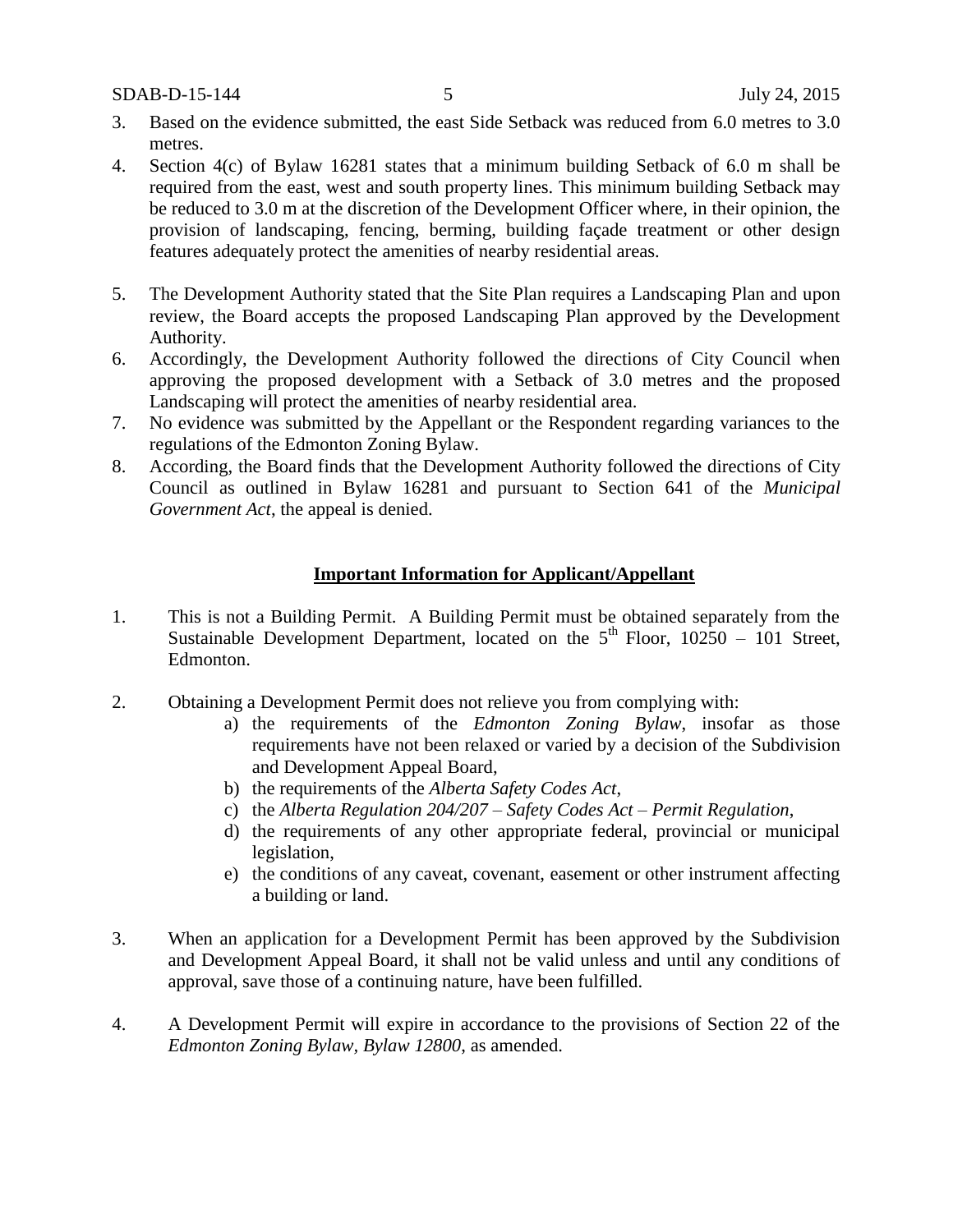- 5. This decision may be appealed to the Alberta Court of Appeal on a question of law or jurisdiction under Section 688 of the *Municipal Government Act*, R.S.A. 2000, c. M-26. If the Subdivision and Development Appeal Board is served with notice of an application for leave to appeal its decision, such notice shall operate to suspend the Development Permit.
- 6. When a decision on a Development Permit application has been rendered by the Subdivision and Development Appeal Board, the enforcement of that decision is carried out by the Sustainable Development Department, located on the 5th Floor, 10250 – 101 Street, Edmonton.

*NOTE: The City of Edmonton does not conduct independent environmental checks of land within the City. If you are concerned about the stability of this property for any purpose, you should conduct your own tests and reviews. The City of Edmonton, when issuing a development permit, makes no representations and offers no warranties as to the suitability of the property for any purpose or as to the presence or absence of any environmental contaminants on the property.*

> Mr. I. Wachowicz, Chairman Subdivision and Development Appeal Board